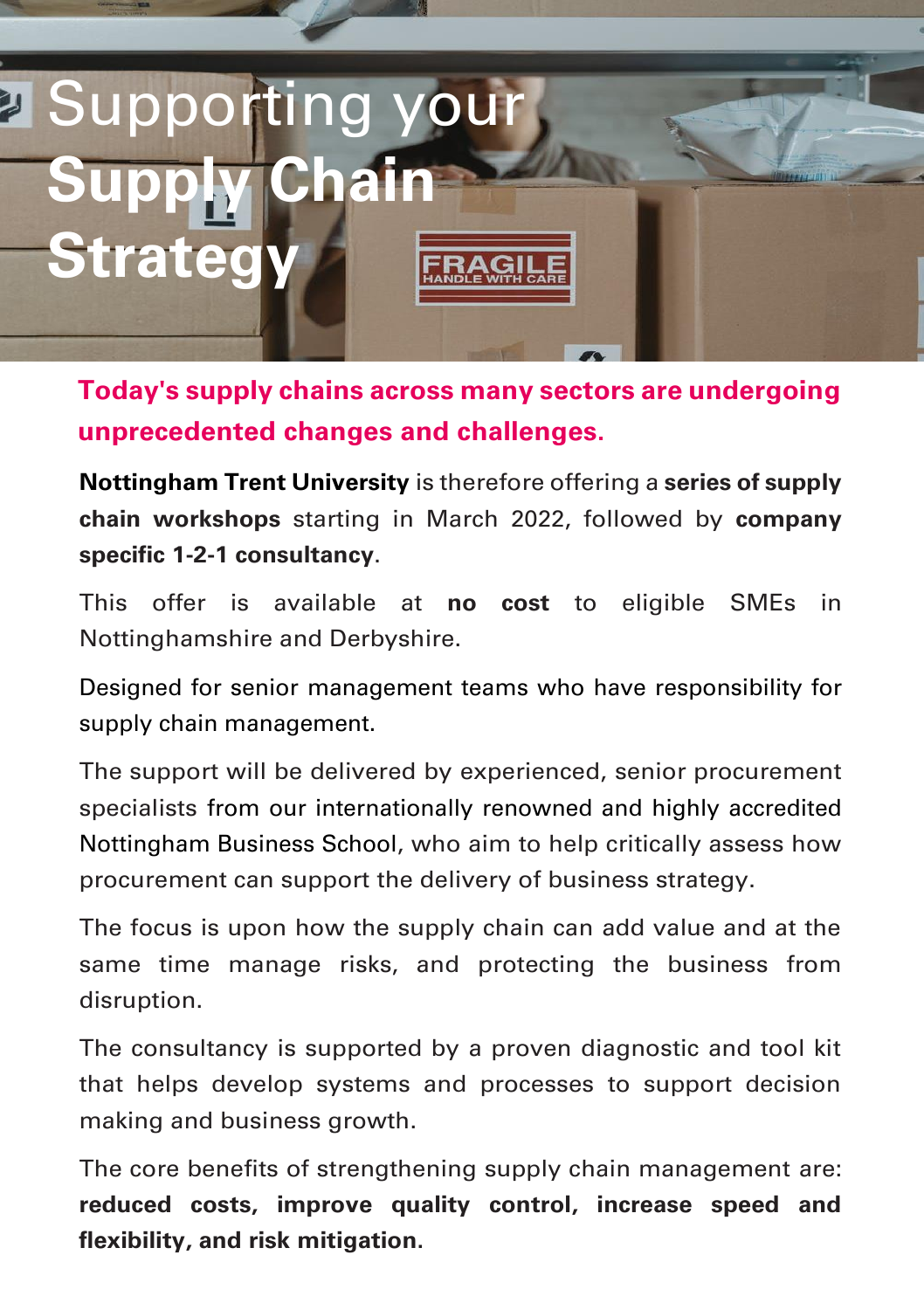## **What the support includes:**

#### **3 x 2 hr strategic procurement workshops:**

- These workshops ensure that, prior to receiving the consultancy, the SMT understand key principles, tools, and best practice in supply chain strategy.
- Delegates can either attend virtually or face-to-face. \*
- Nottingham city centre location: TBC.

## **A Procurement Maturity Self-Assessment:**

**Ince weaknesses and assess progress.** • Gain feedback on current state, to understand gaps, strengths and

#### **Approx. 30 hours of consultancy support:**

- We work with you via in-depth exchange of supplier data to produce:
	- spend profile diagnostics
	- purchasing policy proposal
	- supplier KPI structure for assessing and managing performance development with key suppliers
	- segmentation of suppliers to inform relationship strategy including negotiation approach
	- review of supplier risk assessment and risk mitigation

## **A grant to fund 20% of a salary for a graduate level role:**

• Where a recruitment need is identified, we can part-fund this position for up-to 12 months.

## **Express your interest today – places are limited!**

Contact: **[dave.shipley@ntu.ac.uk](mailto:dave.shipley@ntu.ac.uk)** or on 0115 848 4472 for more information.

Please also visit the [Productivity through Innovation Webpage](https://www.ntu.ac.uk/business-and-employers/financial-and-funded-support/productivity-through-innovation) for more information about the project.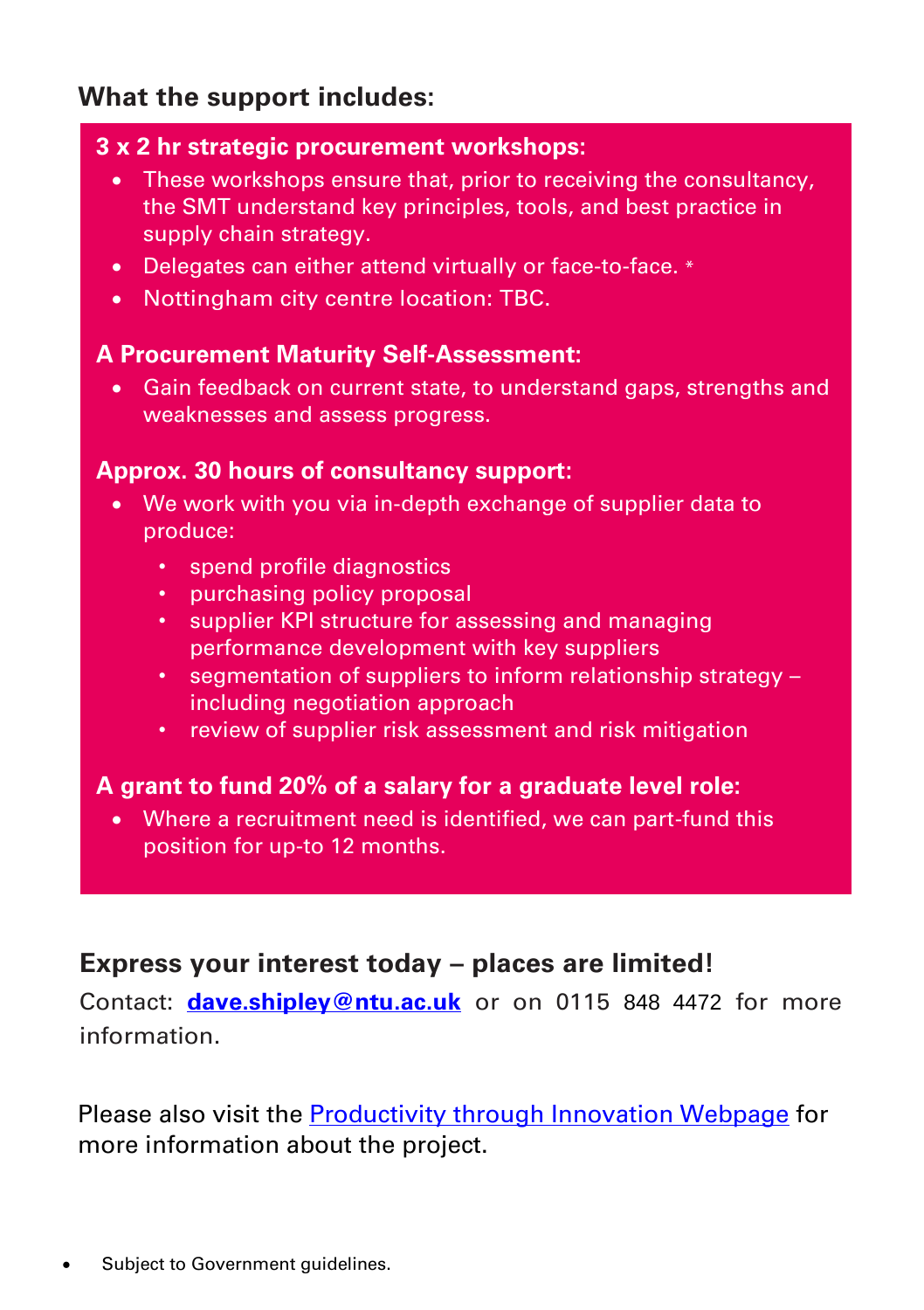# **What supported businesses are saying …**

Business owners who've taken part in this programme also report benefits of improved ability to delegate, senior team development, greater confidence in handling supplier relationships and greater clarity on procurement strategy.

**"We found the support provided by NTU invaluable. We worked together to develop a tool kit giving an in-depth analysis of supplier relationships, costs, quality, and risk mitigation. This process has given me more confidence to engage with suppliers to discuss pricing, transparency and ensure sustainable practices are adhered to..."** Lynn Johnson - Managing Director, FSG Tableware Ltd

**"The whole process was very useful - the workshops, the oneto-one consultancy, and additional tools that Rob provided. It helped us to understand how we need to manage the overall process. The workshop and discussions showed us there is more to managing the supply chain process. The consultancy is especially crucial now and useful for SMEs. I think the supply chain will have a huge impact on the profitability businesses."** Yunan Zheng - Director, Bravo Lighting Ltd

## **About our procurement specialists**



#### **Rob Johnson, Visiting Lecturer and Lead Consultant**

Rob is a former senior executive in global automotive and aerospace supply chain management with a track record of delivering bottom line results, and leading paradigm performance shifts in supplier QCD. He has a deep knowledge of lean manufacturing and supply chain methodology, gained from over a decade's experience at Toyota and subsequent executive roles in Jaguar Land Rover and Rolls-Royce.